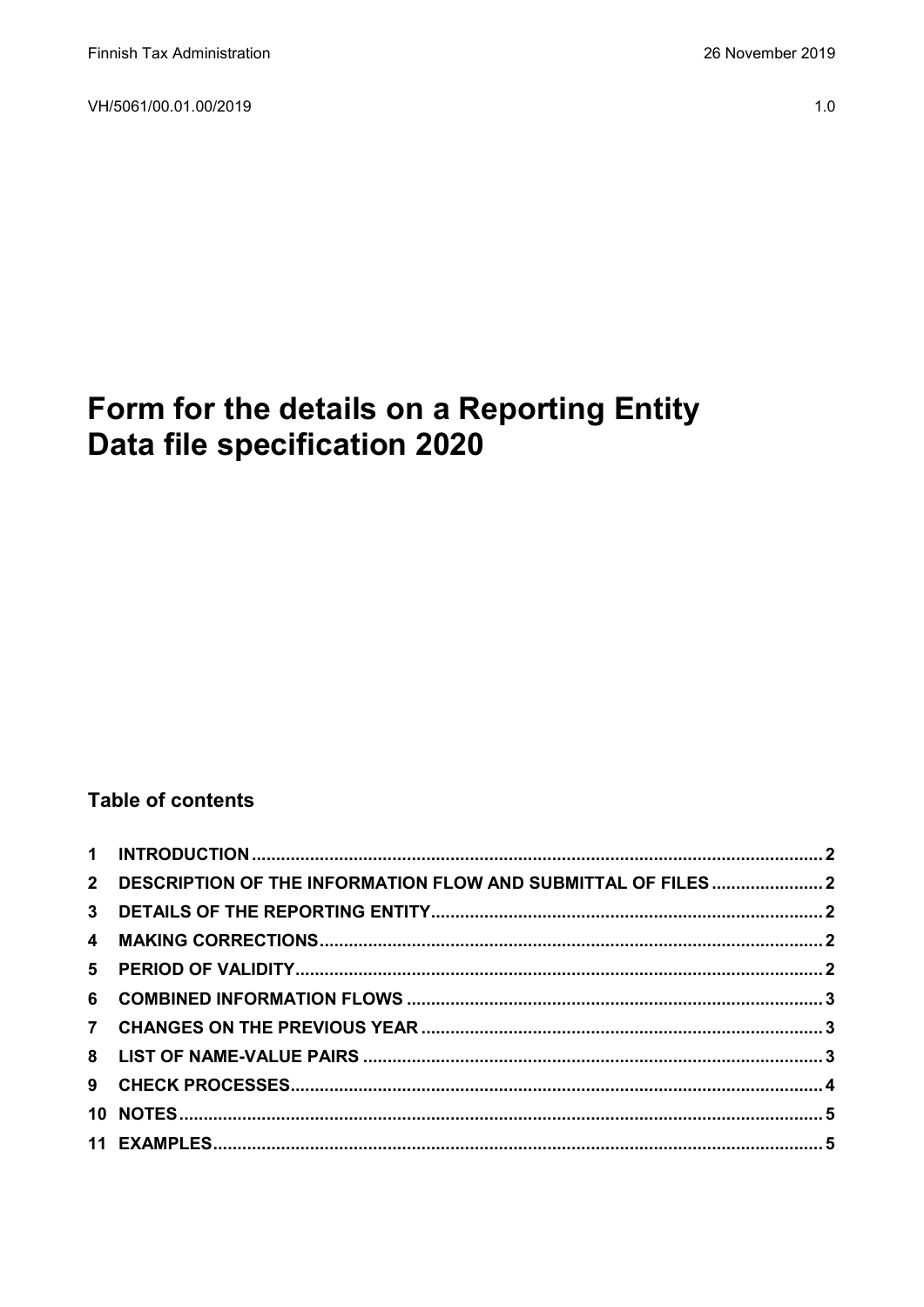# **Version history**

| <b>Date</b> | <b>Version</b> | <b>Description</b> |
|-------------|----------------|--------------------|
| 26.11.2019  | 0.،            | First 2020 version |

#### <span id="page-1-0"></span>**1 INTRODUCTION**

This guidance explains the structures of the required inbound file and the check procedures that follow. For more information, see tax.fi > About us > Information and material on taxation > IT developers > e-Filing guidance > Electronic filing of information returns General description.

#### <span id="page-1-1"></span>**2 DESCRIPTION OF THE INFORMATION FLOW AND SUBMITTAL OF FILES**

Country-by-country reports – including the Form for the details on a Reporting Entity – must normally be filed by a resident or nonresident company (permanent establishment) belonging to a multinational enterprise group (MNE Group) with consolidated group revenue of at least €750 million on the P/L account for the previous accounting year.

Give the exact identity details of the Entity filing the CbC Report and the name of the country to which the report is sent for the fiscal years **ending in 2020**.

Filers are expected to fill in the partial data set (001, 009) on a voluntary basis in cases where the data elements The Finnish Business ID of the Constituent Entity resident in Finland (194) and Name (195) are not reported.

For more information on how to log in specifically for different information flows, and for information on the locations of check routines for authorisations, click [here.](https://www.ilmoitin.fi/webtamo/sivut/IlmoituslajiRoolit?kieli=en&tv=CBCSEL)

#### <span id="page-1-2"></span>**3 DETAILS OF THE REPORTING ENTITY**

You can only file one Form for each fiscal year, and if you send us several versions, we only use the most recent one.

#### <span id="page-1-3"></span>**4 MAKING CORRECTIONS**

Entities that have filed the Form must make corrections to any mistakes on it on their own initiative, without delay. To make corrections, replace your previous filing by a new filing (a replacement). This means that you re-enter the data elements that had been right all the time, and you enter the data elements with the errors and omissions now corrected. You have time up to 31 December 2021 to make corrections to the filing that concerns 2020.

If you must completely delete your previous Form (e.g. because the Entity's Business ID was wrong), you must file a deletion report with the value of the 082 element set to 'D' (082:D). Besides the 082 data element, other required entries on a deletion report are 000, 010, 020, 054 and 999. We also recommend filling in the information on a person to contact (041 and 042). On the deletion report, you cannot make changes or corrections.

#### <span id="page-1-4"></span>**5 PERIOD OF VALIDITY**

This specification sets out the requirements of file formatting that come into force 26 November 2019 and continue to be in force until a new version of this specification is released.

You must send the Form by the end date of the reportable fiscal year (= accounting period).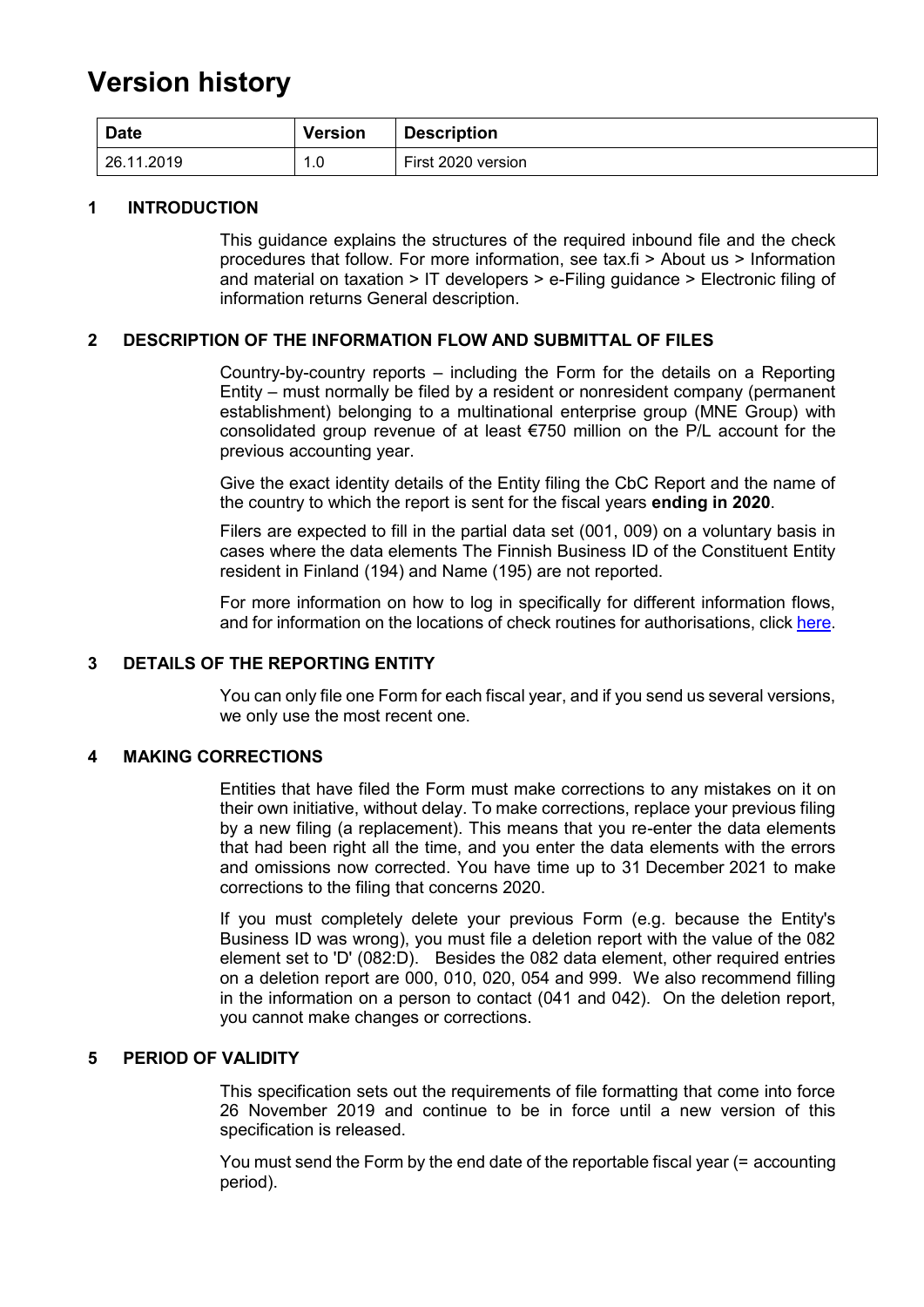## <span id="page-2-0"></span>**6 COMBINED INFORMATION FLOWS**

This is a submittal that cannot be accompanied by other reports or enclosures.

## <span id="page-2-1"></span>**7 CHANGES ON THE PREVIOUS YEAR**

<span id="page-2-2"></span>

| <b>Versio</b> | on ID | Informati Information | Definition     |
|---------------|-------|-----------------------|----------------|
| 1.0           | 000   | File ID               | Yearly changes |

#### **8 LIST OF NAME-VALUE PAIRS**

| <b>Name</b> | P/V | Calc.<br>/check | <b>Description</b>                                                                                                                                                                                                                                                                                 | <b>Format</b>                    | Per-<br>missible<br>values                                       |
|-------------|-----|-----------------|----------------------------------------------------------------------------------------------------------------------------------------------------------------------------------------------------------------------------------------------------------------------------------------------------|----------------------------------|------------------------------------------------------------------|
| 000         | P   |                 | File ID                                                                                                                                                                                                                                                                                            | AN8                              | CBCSEL20                                                         |
| 045         | P   |                 | Service provider's ID code.<br>Service provider will fill in.                                                                                                                                                                                                                                      | AN3                              |                                                                  |
| 048         | V   |                 | Name of the software application that sends the file.                                                                                                                                                                                                                                              | AN35                             |                                                                  |
| 198         | V   |                 | Send Date and Time - populated by the service provider                                                                                                                                                                                                                                             | <b>PPKKVVVV</b><br><b>HHMMSS</b> |                                                                  |
| 020         | P   |                 | Name of the Reporting Entity                                                                                                                                                                                                                                                                       | AN150                            |                                                                  |
| 010         | P   |                 | Reporting Entity's Business ID                                                                                                                                                                                                                                                                     | <b>YTUNNUS2</b>                  |                                                                  |
| 041         | V   |                 | Name of a person to contact                                                                                                                                                                                                                                                                        | AN50                             |                                                                  |
| 042         | V   |                 | Contact person's telephone                                                                                                                                                                                                                                                                         | <b>PUHELIN</b>                   |                                                                  |
| 082         | V   |                 | Deletion<br>$D =$ deleting a previous filing.                                                                                                                                                                                                                                                      | A1                               | D                                                                |
| 121         | P/V | $\ast$          | Reporting Role of the Reporting Entity<br><b>CBC701: Ultimate Parent Entity</b><br>$\overline{\phantom{a}}$<br><b>CBC702: Surrogate Parent Entity</b><br>$\overline{\phantom{a}}$<br>CBC703:Domestic Constituent Entity (local filing)<br>$\overline{\phantom{a}}$<br>$CBC704 = None of the above$ | AN <sub>6</sub>                  | <b>CBC701</b><br><b>CBC702</b><br><b>CBC703</b><br><b>CBC704</b> |
| 054         | P   |                 | Fiscal year                                                                                                                                                                                                                                                                                        | PPKKVVVV-<br><b>PPKKVVVV</b>     |                                                                  |
| 188         | P/V | $\ast$          | Name of the filer of the CbC Report                                                                                                                                                                                                                                                                | AN150                            |                                                                  |
| 189         | P/V | $\ast$          | Filer's Finnish Business ID                                                                                                                                                                                                                                                                        | <b>YTUNNUS2</b>                  |                                                                  |
| 190         | P/V | $\ast$          | Filer's foreign Tax Identification Number<br>If known, the TIN must be filled in.                                                                                                                                                                                                                  | AN50                             |                                                                  |
| 191         | P/V | $\ast$          | Filer's tax jurisdiction.<br>Country Code as listed in the ISO3166-1 standard.<br>Examples: DE = Germany and SE = Sweden.                                                                                                                                                                          | <b>MAATUNNUS</b>                 |                                                                  |
| 192         | P/V | $\ast$          | Role of the filer<br><b>CBC711: Ultimate Parent Entity</b><br><b>CBC712: Surrogate Parent Entity</b>                                                                                                                                                                                               | AN <sub>6</sub>                  | CBC711<br><b>CBC712</b>                                          |
| 001         | P/V |                 | Number of partial data sets                                                                                                                                                                                                                                                                        | N <sub>8</sub>                   |                                                                  |
| 194         | P/V | $\ast$          | The Finnish Business ID of the Constituent Entity resident<br>in Finland                                                                                                                                                                                                                           | <b>YTUNNUS2</b>                  |                                                                  |
| 195         | P/V | $\ast$          | The name of the Constituent Entity resident in Finland                                                                                                                                                                                                                                             | AN150                            |                                                                  |
| 009         | P/V |                 | End character of the partial data set                                                                                                                                                                                                                                                              | N <sub>8</sub>                   |                                                                  |
| 196         | V   |                 | Optional description                                                                                                                                                                                                                                                                               | AN1000                           |                                                                  |
| 999         | P   |                 | Final code                                                                                                                                                                                                                                                                                         | N <sub>8</sub>                   |                                                                  |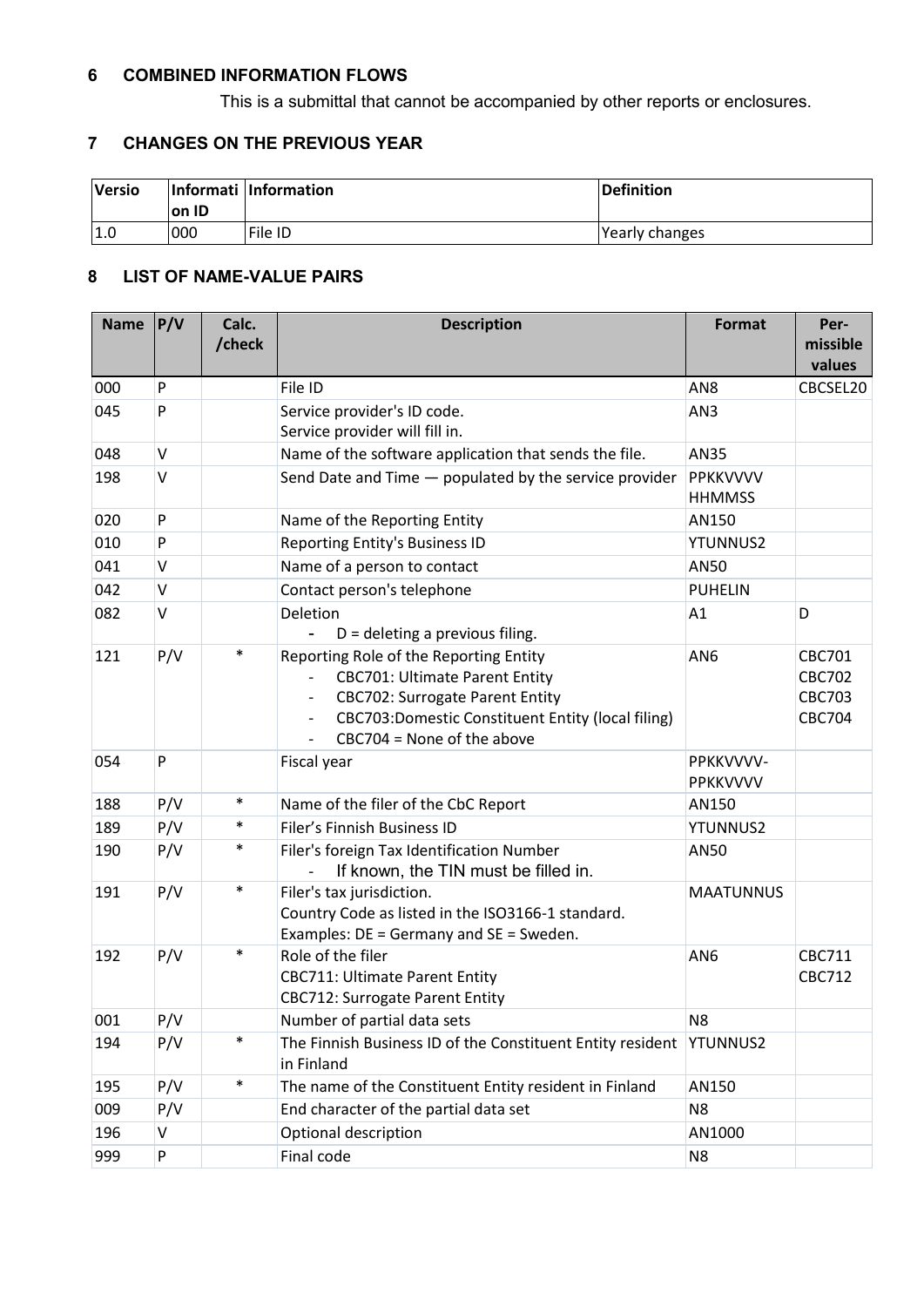## <span id="page-3-0"></span>**9 CHECK PROCESSES**

| New/        | ID                       | Description of Calc. Rule / Check                                                                                                                                                                                                                                                 |
|-------------|--------------------------|-----------------------------------------------------------------------------------------------------------------------------------------------------------------------------------------------------------------------------------------------------------------------------------|
| Changed     |                          |                                                                                                                                                                                                                                                                                   |
| $\mathsf C$ | 000<br>054               | The last two characters of the year of the end date of the fiscal year ("2020") must<br>be ("20") which is the same as the ending characters of the File Identifier ("20").                                                                                                       |
|             |                          | #1366; Fiscal-year end date must match the year indicated by File Identifier.                                                                                                                                                                                                     |
|             | 082<br>121<br>188<br>191 | In addition to the required elements, also 121, 188 and 191 are mandatory when<br>your filing is not a deletion report (082:D).                                                                                                                                                   |
|             |                          | #1365; The 121, 188 and 191 data elements are mandatory for other than<br>deletion reports.                                                                                                                                                                                       |
|             | 082<br>189<br>190        | For other than deletion reports (082:D), either 189 or 190 is mandatory.                                                                                                                                                                                                          |
|             |                          | #1307; The 189 and 190 data elements are mandatory for other than deletion<br>reports.                                                                                                                                                                                            |
|             | 121<br>189<br>190<br>010 | If Reporting Role (121) is 'CBC701', 'CBC702' or 'CBC703', the check must be made<br>to ascertain that the Entity's Finnish Business ID (189) is the same as Filer's<br>Business ID (010).                                                                                        |
|             |                          | #1296; According to your input, the Reporting Role is "Ultimate Parent Entity",<br>"Surrogate Parent Entity" or " Domestic Constituent Entity (local filing)". It is<br>required that the Reporting Entity's Business ID is the same as the Filer's. Please<br>recheck the entry. |
|             | 121<br>189<br>190        | If Reporting Role (121) is 'CBC704', the check is made that either a Finnish<br>Business ID (189) or a foreign TIN (190) is entered. You cannot enter both.                                                                                                                       |
|             |                          | #1298; According to your input, Reporting Role is "None of the above". Enter the<br>entity's Finnish Business ID or its foreign TIN. Fill in just one of the elements. You<br>cannot give both.                                                                                   |
|             | 121<br>189<br>010        | If Reporting Role (121) is 'CBC704' and the Entity's Finnish Business ID (189) is<br>populated, the check is made to ensure that it is not the same as Filer's Business<br>ID (010).                                                                                              |
|             |                          | #1299; According to your input, Reporting Role is "None of the above". You<br>cannot give a Reporting Entity's Business ID that would be the same as the Filer's.<br>Please recheck the entry.                                                                                    |
|             | 121<br>190               | If Reporting Role (121) is 'CBC701', 'CBC702' or 'CBC703', the check is made to<br>ensure that no foreign TIN (090) has been entered.                                                                                                                                             |
|             |                          | #1300; According to your input, the Reporting Role is "Ultimate Parent Entity",<br>"Surrogate Parent Entity" or " Domestic Constituent Entity (local filing)". You<br>cannot enter a foreign TIN as the ID code of the Reporting Entity. Please recheck<br>the entry.             |
|             | 121<br>191               | If Reporting Role (121) is 'CBC701', 'CBC702' or 'CBC703', the check is made to<br>ensure that Tax Jurisdiction (191) is 'FI'.                                                                                                                                                    |
|             |                          | #1301; According to your input, the Reporting Role is "Ultimate Parent Entity",<br>"Surrogate Parent Entity" or "Domestic Constituent Entity (local filing)". Finland<br>(FI) must be the Tax Jurisdiction of the Reporting Entity. Please recheck the entry.                     |
|             | 121                      | If Reporting Role (121) is 'CBC704', the check is made that the filer's role (192) is                                                                                                                                                                                             |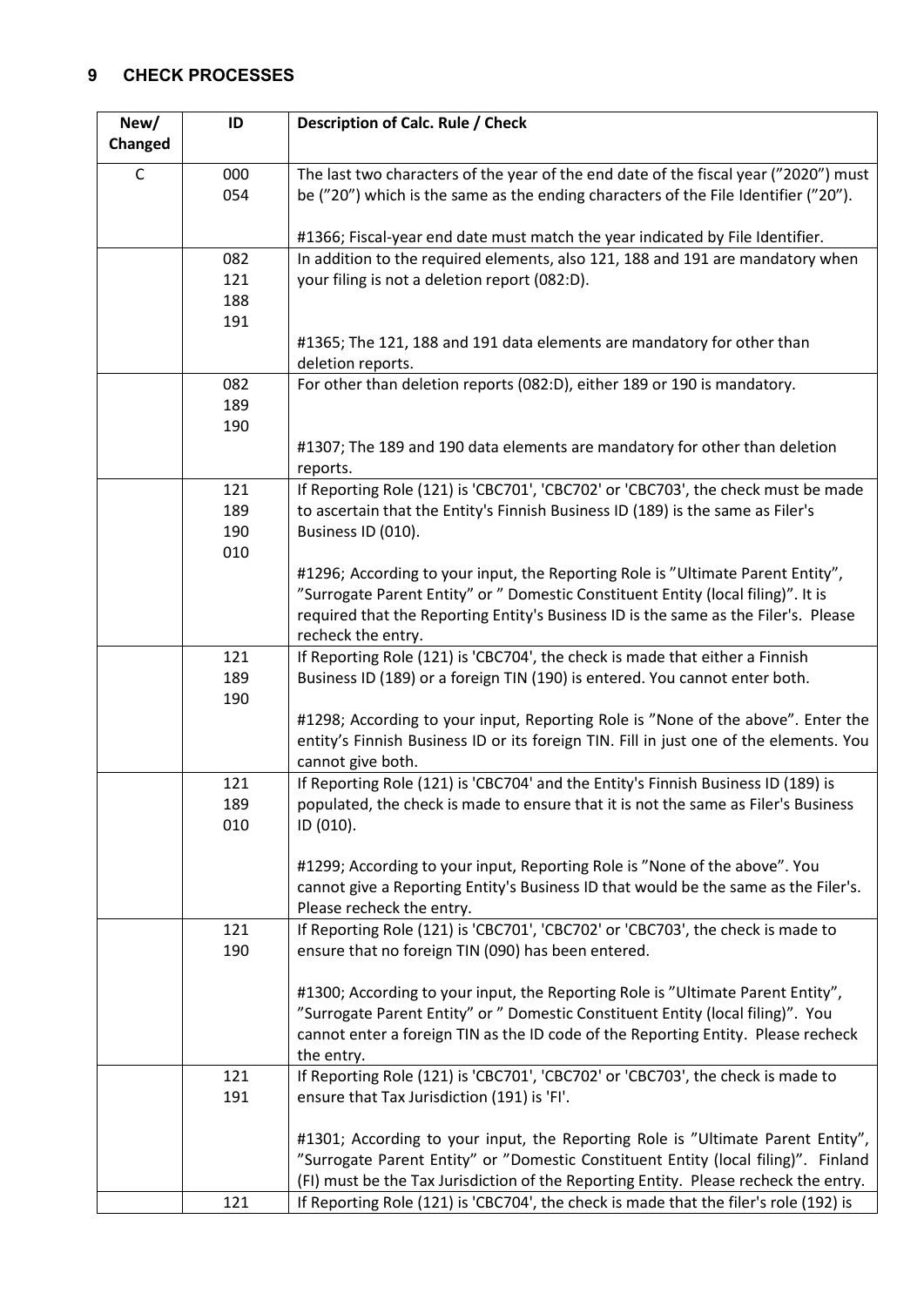| 192 | populated.                                                                                                                                                                                                                          |
|-----|-------------------------------------------------------------------------------------------------------------------------------------------------------------------------------------------------------------------------------------|
|     | #1302; According to your input, Reporting Role is "None of the above". For this<br>reason, you must also indicate the role of the party filing the CbC Report.                                                                      |
| 121 | If Reporting Role (121) is 'CBC701', 'CBC702' or 'CBC703', the check is made to                                                                                                                                                     |
| 192 | ensure that no filer's role (192) has been entered.                                                                                                                                                                                 |
|     | #1303; According to your input, the Reporting Role is "Ultimate Parent Entity",<br>"Surrogate Parent Entity" or " Domestic Constituent Entity (local filing)". No role<br>of the filer must be specified. Please recheck the entry. |
| 194 | When you report "The Finnish Business ID of the Constituent Entity resident in                                                                                                                                                      |
| 195 | Finland" (194) or "The name of the Constituent Entity resident in Finland" (195),<br>you must fill in both elements.                                                                                                                |
|     | #1367; When you report "The Finnish Business ID of the Constituent Entity resident<br>in Finland" (194) or "The name of the Constituent Entity resident in Finland" (195),<br>you must fill in both elements.                       |

### <span id="page-4-0"></span>**10 NOTES**

None.

### <span id="page-4-1"></span>**11 EXAMPLES**

The examples below show "Details on a Reporting Entity" data files for 2020.

Example 1: This is a submittal made by a Constituent Entity operating in Finland. The Country-by-Country Report is submitted by a company that has Germany as its tax jurisdiction. The Reporting Entity does not have a Finnish Business ID. It uses its foreign identification number. This submittal contains a list of all Constituent Entities resident in Finland (2 entities).

000:CBCSEL20 010:1234567-8 020:Test Company 'A' 041:Test person to contact 042:+35899999999 121:CBC704 054:01012020-31122020 188:Reporting Entity 190:987654321 191:DE 192:CBC711 001:2 194:1234567-8 195:Test Company 'A' 009:1 194:2345678-9 195:Test company 'B' 009:2 048:Software X 196:Optional description up to a thousand characters 999:1